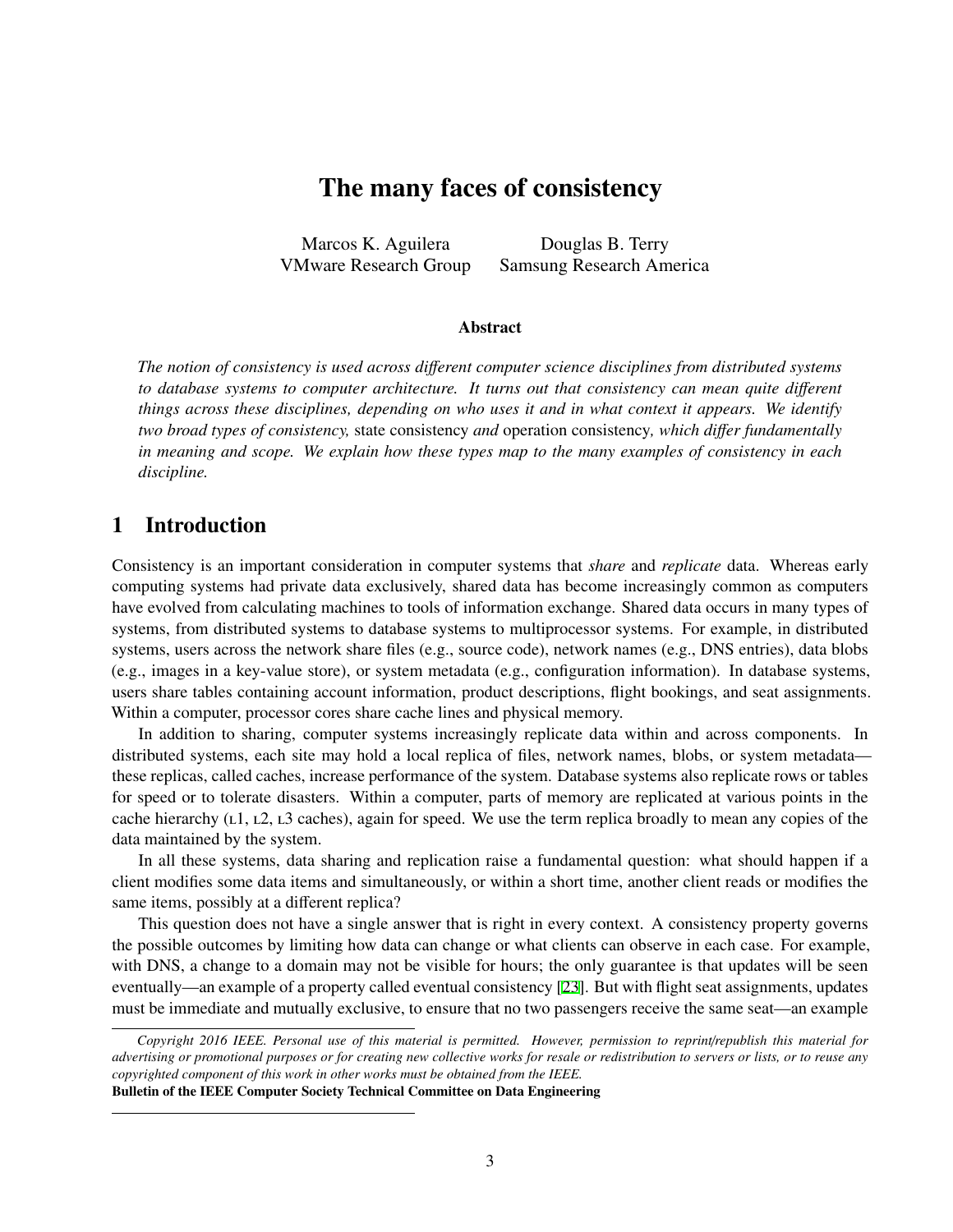of a strong type of consistency provided by serializability [\[5\]](#page-9-0). Other consistency properties include causal consistency [[13\]](#page-9-1), read-my-writes [\[21](#page-10-1)], bounded staleness [[1](#page-9-2)], continuous consistency [[1,](#page-9-2) [25](#page-10-2)], release consistency [\[10](#page-9-3)], fork consistency [[16\]](#page-9-4), epsilon serializability [[18\]](#page-10-3), and more.

Consistency is important because developers must understand the answer to the above fundamental question. This is especially true when the clients interacting with the system are not humans but other computer programs that must be coded to deal with all possible outcomes.

In this article, we examine many examples of how consistency is used across three computer science disciplines: distributed systems, database systems, and computer architecture. We find that the use of consistency varies significantly across these disciplines. To bring some clarity, we identify two fundamentally different types of consistency: state consistency and operation consistency. State consistency concerns the state of the system and establishes constraints on the allowable relationships between different data items or different replicas of the same items. For instance, state consistency might require that two replicas store the same value when updates are not outstanding. Operation consistency concerns operations on the system and establishes constraints on what results they may return. For instance, operation consistency might require that a read of a file reflects the contents of the most recent write on that file. State consistency tends to be simpler and application dependent, while operation consistency tends to be more complex and application agnostic. Both types of consistency are important and, in our opinion, our communities should more clearly disentangle them.

While this article discusses different forms of consistency, it focuses on the *semantics* of consistency rather than the *mechanisms* of consistency. Semantics refer to what consistency properties the system provides, while mechanisms refer to how the system enforces those properties. Semantics and mechanisms are closely related but it is important to understand the former without needing to understand the latter.

The rest of this article is organized as follows. We first explain the abstract system model and terminology used throughout the article in Section [2](#page-1-0). We present the two types of consistency and their various embodiments in Section [3](#page-2-0). We indicate how these consistency types occur across different disciplines in Section [4](#page-7-0).

# <span id="page-1-0"></span>2 Abstract model

We consider a setting with multiple *clients* that submit *operations* to be executed by the system. Clients could be human users, computer programs, or other systems that do not concern us. Operations might include simple read and write, read-modify-write, start and commit a transaction, and range queries. Operations typically act on data items, which could be blocks, files, key-value pairs, DNS entries, rows of tables, memory locations, and so on.

The system has a *state*, which includes the current values of the data items. In some cases, we are interested in the consistency of client caches and other replicas. In these cases, the caches and other replicas are considered to be part of the system and the system state includes their contents.

An operation execution is not instantaneous; rather, it *starts* when a client submits the operation, and it *finishes* when the client obtains its response from the system. If the operation execution returns no response, then it finishes when the system is no longer actively processing it.

Operations are distinct from operation executions. Operations are static and a system has relatively few of them, such as read and write. Operation executions, on the other hand, are dynamic and numerous. A client can execute the same operation many times, but each operation execution is unique. While technically we should separate operations from operation executions, we often blur the distinction when it is clear from the context (e.g., we might say that the read operation finishes, rather than the execution of the read operation finishes).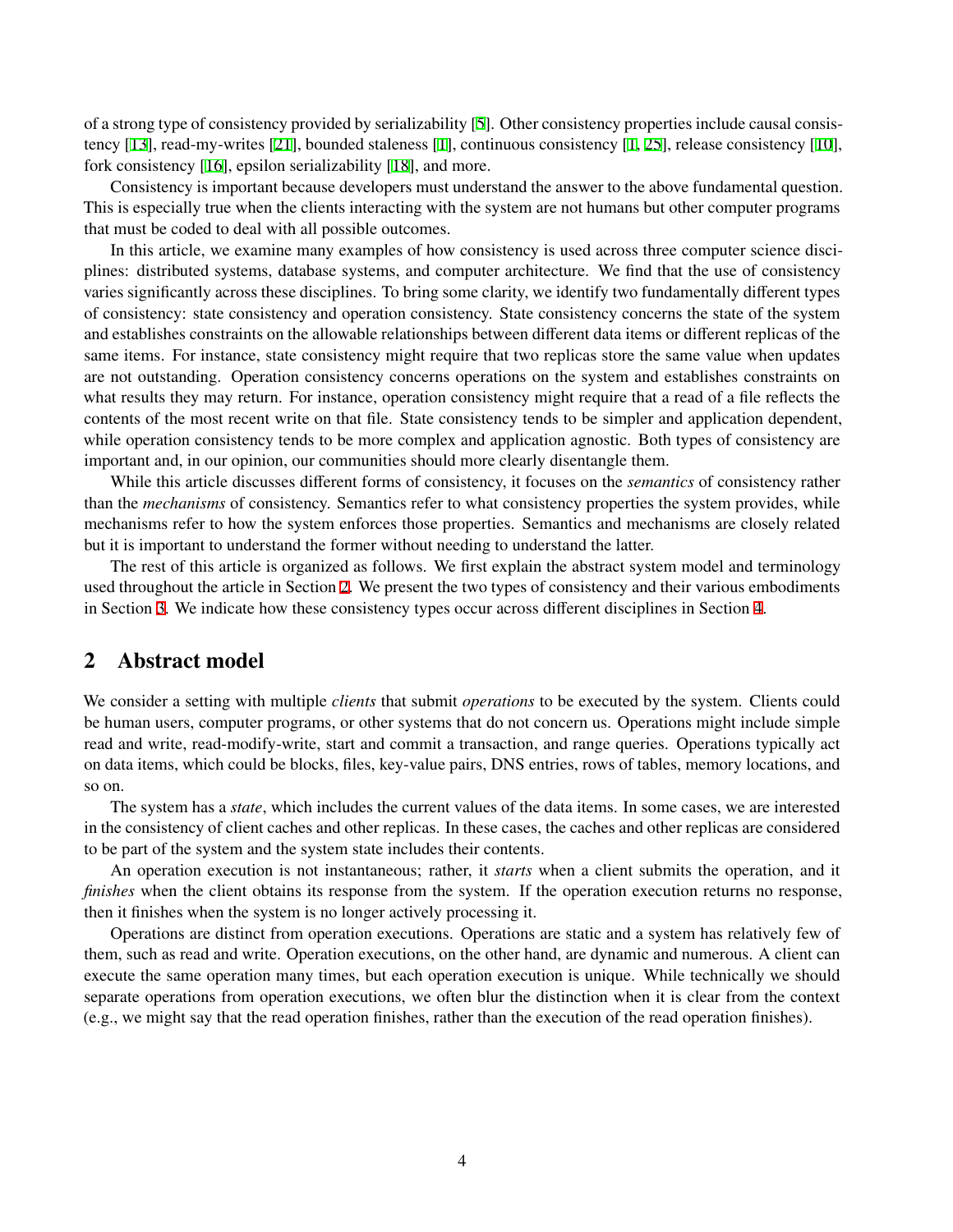# <span id="page-2-0"></span>3 Two types of consistency

We are interested in what happens when shared and replicated data is accessed concurrently or nearly concurrently by many clients. Generally speaking, consistency places constraints on the allowable outcomes of operations, according to the needs of the application. We now define two broad types of consistency. One places constraints on the state, the other on the results of operations.

## 3.1 State consistency

State consistency pertains to the state of the system; it consists of properties that users expect the state to satisfy despite concurrent access and the existence of multiple replicas. State consistency is also applicable when data can be corrupted by errors (crashes, bit flips, bugs, etc), but this is not the focus of this article.

State consistency can be of many subcategories, based on how the properties of state are expressed. We explain these subcategories next.

## 3.1.1 Invariants

The simplest subcategory of state consistency is one defined by an invariant—a predicate on the state that must evaluate to true. For instance, in a concurrent program, a singly linked list must not contain cycles. In a multiprocessor system, if the local caches of two processors keep a value for some address, it must be the same value. In a social network, if user x is a friend of user y then y is a friend of x. In a photo sharing application, if a photo album includes an image then the image's owner is the album.

In database systems, two important examples are uniqueness constraints and referential integrity. A *uniqueness constraint* on a column of a table requires that each value appearing in that column must occur in at most one row. This property is crucial for the primary keys of tables.

*Referential integrity* concerns a table that refers to keys of another table. Databases may store relations between tables by including keys of a table within columns in another table. Referential integrity requires that the included keys are indeed keys in the first table. For instance, in a bank database, suppose that an accounts table includes a column for the account owner, which is a user id; meanwhile, the user id is the primary key in a users table, which has detailed information for each user. A referential integrity constraint requires that user ids in the accounts table must indeed exist in the users table.

Another example of state consistency based on invariants is *mutual consistency*, used in distributed systems that are replicated using techniques such as primary-backup [\[2\]](#page-9-5). Mutual consistency requires that replicas have the same state when there are no outstanding updates. During updates, replicas may diverge temporarily since the updates are not applied simultaneously at all replicas.

## 3.1.2 Error bounds

If the state contains numerical data, the consistency property could indicate a maximum deviation or error from the expected. For instance, the values at two replicas may diverge by at most  $\epsilon$ . In an internet-of-things system, the reported value of a sensor, such as a thermometer, must be within  $\epsilon$  from the actual value being measured. This example relates the state of the system to the state of the world. Error bounds were first proposed within the database community [\[1\]](#page-9-2) and the basic idea was later revived in the distributed systems community [\[25\]](#page-10-2).

## 3.1.3 Limits on proportion of violations

If there are many properties or invariants, it may be unrealistic to expect all of them to hold, but rather just a high percentage. For instance, the system may require that at most one user's invariants are violated in a pool of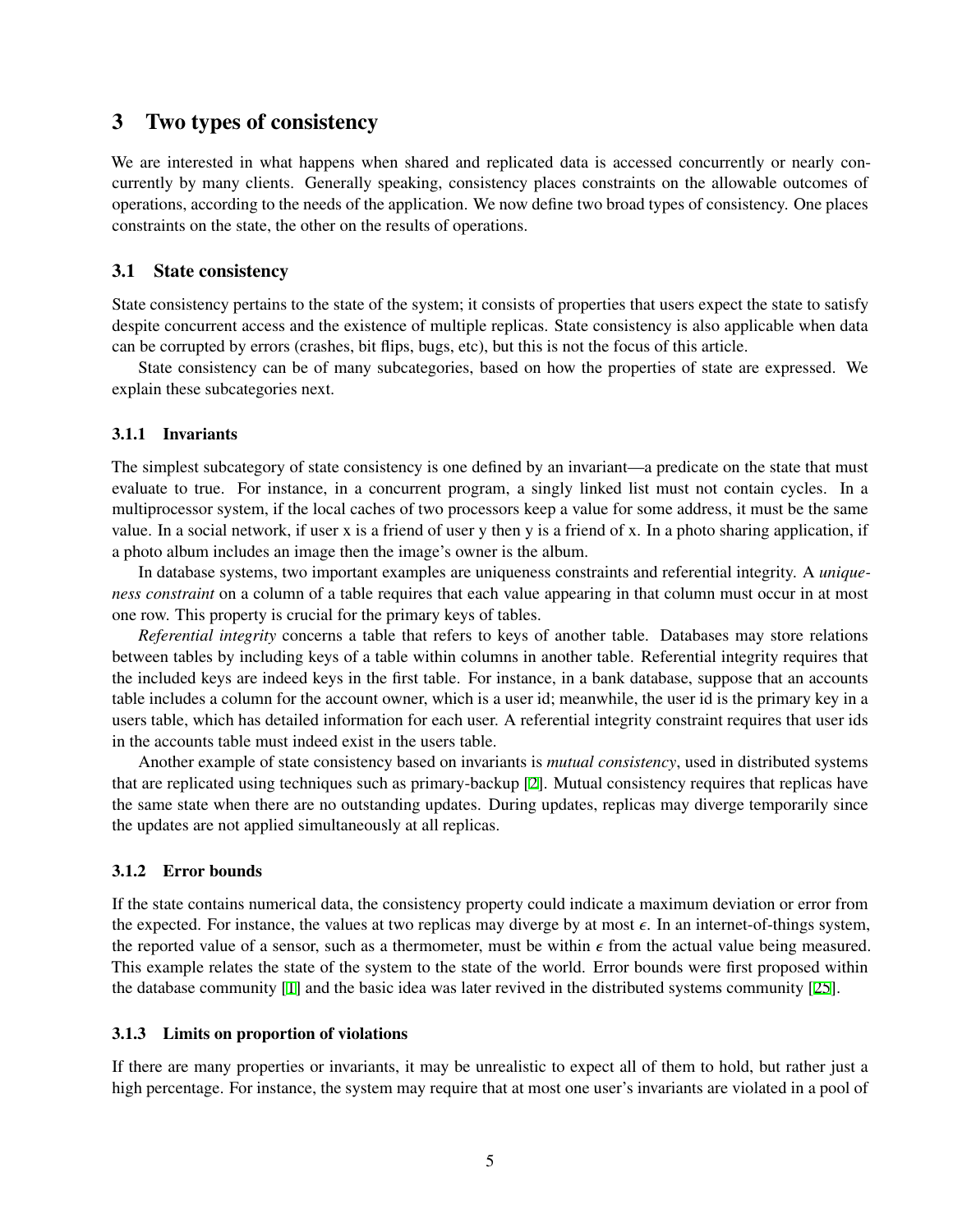a million users; this could make sense if the system can compensate a small fraction of users for inconsistencies in their data.

### 3.1.4 Importance

Properties or invariants may be critical, important, advisable, desirable, or optional, where users expect only the critical properties to hold at all times. Developers can use more expensive and effective mechanisms for the more important invariants. For instance, when a user changes her password at a web site, the system might require all replicas of the user account to have the same password before acknowledging the change to the user. This property is implemented by contacting all replicas and waiting for replies, which can be an overly expensive mechanism for less important properties.

### 3.1.5 Eventual invariants

An invariant may need to hold only after some time has passed. For example, under eventual consistency, replicas need not be the same at all times, as long as they *eventually* become the same when updates stop occurring. This eventual property is appropriate because replicas may be updated in the background or using some anti-entropy mechanism, where it takes an indeterminate amount of time for a replica to receive and process an update. Eventual consistency was coined by the distributed systems community [\[23](#page-10-0)], though the database community previously proposed the idea of reconciling replicas that diverge during partitions [\[9\]](#page-9-6).

State consistency is limited to properties on state, but in many cases clients care less about the state and more about the results that they obtain from the system. In other words, what matters is the behavior that clients observe from interacting with the system. These cases call for a different form of consistency, which we discuss next.

### <span id="page-3-0"></span>3.2 Operation consistency

Operation consistency pertains to the operation executions by clients; it consists of properties that indicate whether operations return acceptable results. These properties can tie together many operation executions, as shown in the examples below.

Operation consistency has subcategories, with different ways to define the consistency property. We explain these subcategories next.

#### 3.2.1 Sequential equivalence

This subcategory defines the permitted operation results of a concurrent execution in terms of the permitted operation results in a sequential execution—one in which operations are executed one at a time, without concurrency. More specifically, there must be a way to take the execution of all operations submitted by any subset of clients, and then *reduce* them to a sequential execution that is correct. The exact nature of the reduction depends on the specific consistency property. Technically, the notion of a correct sequential execution is system dependent, so it needs to be specified as well, but it is often obvious and therefore omitted.

We now give some examples of sequential equivalence.

*Linearizability [[12\]](#page-9-7)* is a strong form of consistency. Intuitively, the constraint is that each operation must appear to occur at an instantaneous point between its start and finish times, where execution at these instantaneous points form a valid sequential execution. More precisely, we define a partial order < from the concurrent execution, as follows:  $op_1 < op_2$  iff  $op_1$  finishes before  $op_2$  starts. There must exist a legal total order *T* of all operations with their results, such that (1) *T* is consistent with <, meaning that if  $op_1 < op_2$  then  $op_1$  appears before  $op_2$  in *T*, and (2) *T* defines a correct sequential execution. Linearizability has been traditionally used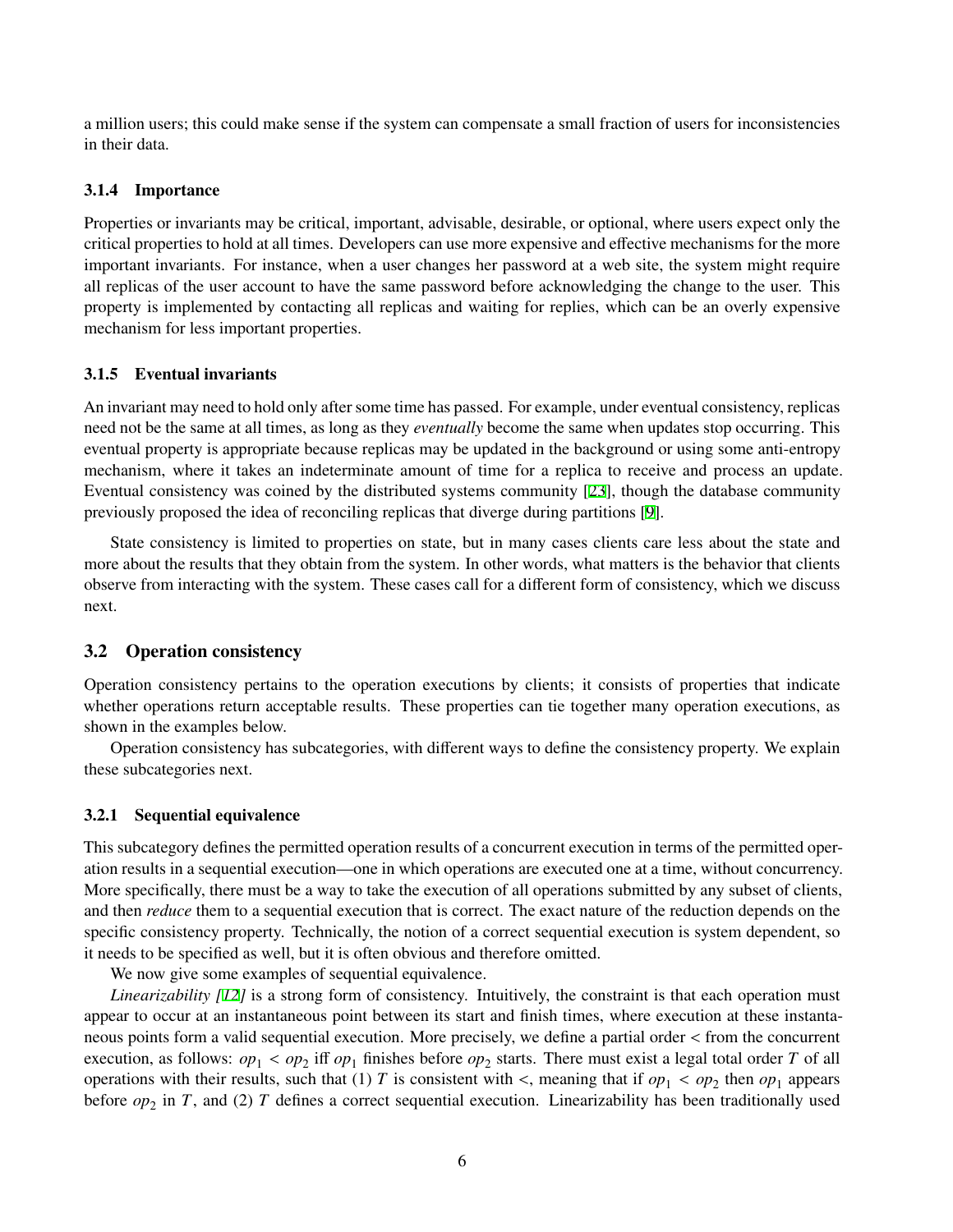to define the correct behavior of concurrent data structures; more recently, it has also been used in distributed systems.

*Sequential consistency [[14\]](#page-9-8)*is also a strong form of consistency, albeit weaker than linearizability. Intuitively, it requires that operations execute as if they were totally ordered in a way that respects the order in which each client issues operations. More precisely, we define a partial order  $\lt$  as follows:  $op_1 < op_2$  iff both operations are executed by the same client and  $op_1$  finishes before  $op_2$  starts. There must exist a total order *T* such that (1) *T* is consistent with  $\lt$ , and (2) *T* defines a correct sequential execution. These conditions are similar to linearizability, except that  $\lt$  reflects just the local order of operations at each client. Sequential consistency is used to define a strongly consistent memory model of a computer, but it could also be used in the context of concurrent data structures.

The next examples pertain to systems that support *transactions*. Intuitively, a transaction is a bundle of one or more operations that must be executed as a whole. More precisely, there are special operations to start, commit, and abort transactions; and operations on data items are associated with a transaction. The system provides an isolation property, which ensures that transactions do not significantly interfere with one another. There are many isolation properties: serializability, strong session serializability, order-preserving serializability, snapshot isolation, read committed, repeatable reads, etc. All of these are forms of operation consistency, and several of them are of the sequential equivalence subcategory. Here are some examples, all of which are used in the context of database systems.

*Serializability [[5](#page-9-0)]* intuitively guarantees that each transaction appears to execute in series. More precisely, serializability imposes a constraint on the operations in a system: the schedule corresponding to those operations must be equivalent to a serial schedule of transactions. The serial schedule is called a serialization of the schedule.

*Strong session serializability [\[8\]](#page-9-9)* addresses an issue with serializability. Serializability allows transactions of the same client to be reordered, which can be undesirable at times. Strong session serializability imposes additional constraints on top of serializability. More precisely, each transaction is associated with a session, and the constraint is that serializability must hold (as defined above) and the serialization must respect the order of transactions within every session: if transaction  $T_1$  occurs before  $T_2$  in the same session, then  $T_2$  is not serialized before  $T_1$ .

*Order-preserving serializability [\[24](#page-10-4)]*, also called strict serializability [[6](#page-9-10), [17\]](#page-9-11) or strong serializability [[7](#page-9-12)], requires that the serialization order respect the real-time ordering of transactions. More precisely, the constraint is that serializability must hold and the serialization must satisfy the requirement that, if transaction  $T_1$  commits before  $T_2$  starts, then  $T_2$  is not serialized before  $T_1$ .

#### 3.2.2 Reference equivalence

Reference equivalence is a generalization of sequential equivalence. It defines the permitted operation results by requiring the concurrent execution to be equivalent to a given reference, where the notion of equivalence and the reference depend on the consistency property. We now give some examples for systems with transactions. These examples occur often in the context of database systems.

*Snapshot isolation [[4](#page-9-13)]* requires that transactions behave identically to a certain reference implementation, that is, transactions must have the same outcome as in the reference implementation, and operations must return the same results. The reference implementation is as follows. When a transaction starts, it gets assigned a monotonic start timestamp. When the transaction reads data, it reads from a snapshot of the system as of the start timestamp. When a transaction  $T_1$  wishes to commit, the system obtains a monotonic commit timestamp and verifies whether there is some other transaction  $T_2$  such that (1)  $T_2$  updates some item that  $T_1$  also updates, and (2)  $T_2$  has committed with a commit timestamp between  $T_1$ 's start and commit timestamp. If so, then  $T_1$  is aborted; otherwise,  $T_1$  is committed and all its updates are applied instantaneously as of the time of  $T_1$ 's commit timestamp.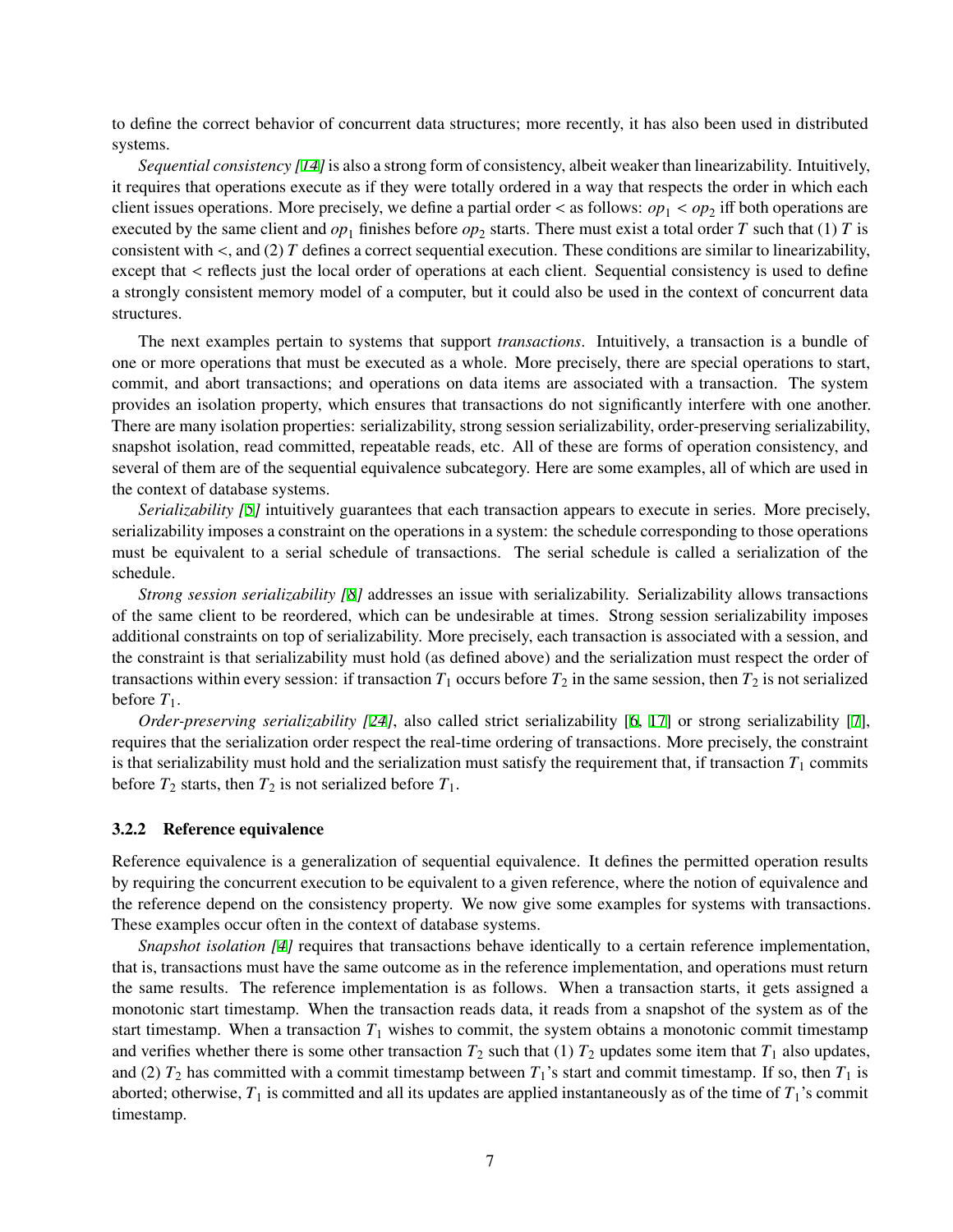Interestingly, the next two properties are examples of reference equivalence where the reference is itself defined by another consistency property. This other property is in the serial equivalence subcategory in the first example, and it is in the reference equivalence subcategory in the second example.

*One-copy serializability [[5](#page-9-0)]* pertains to a replicated database system. The replicated system must behave like a reference system, which is a system that is not replicated and provides serializability.

*One-copy snapshot isolation [\[15](#page-9-14)]* also pertains to a replicated system. The requirement is that it must behave like a system that is not replicated and that provides snapshot isolation.

#### 3.2.3 Read-write centric

The above subcategories of operation consistency apply to systems with arbitrary operations. The read-write centric subcategory applies to systems with two very specific operations: read and write. These systems are important because they include many types of storage systems, such as block storage systems, key value storage systems, and processors accessing memory. By focusing on the two operations, this subcategory permits properties that directly evoke the semantics of the operations. In particular, a write operation returns no information other than an acknowledgment or error status, which has no consistency implications. Thus, the consistency properties focus on the results of reads. Common to these properties is the notion of a read *seeing* the values of a set of writes, as we now explain. Each read is affected by some writes in the system; if every write covers the entire data item, then writes overwrite each other and the read returns the value written by one of them. But if the writes update just part of a data item, the read returns a combination of the written values in some appropriate order. In either case, the crucial consideration is the set of writes that *could* have potentially affected the read, irrespective of whether the writes are partial or not; we say that the read *sees* those writes. This notion is used to define several known consistency properties, as we now exemplify.

*Read-my-writes [\[21](#page-10-1)]* requires that a read by a client sees at least all writes previously executed by the same client, in the order in which they were executed. This property is relevant when clients expect to observe their own writes, but can tolerate delays before observing the writes of others. Typically, read-my-writes is combined with another read-write consistency property, such as bounded staleness or operational eventual consistency, defined below. By combined we mean that the system must provide both read-my-writes and the other property. Read-my-writes was originally defined in the context of distributed systems [[21\]](#page-10-1), then used in computer architecture to define memory models [[19\]](#page-10-5).

*Bounded staleness [[1](#page-9-2)]*, intuitively, bounds the time it takes for writes to be seen by reads. More precisely, the property has a parameter  $\delta$ , such that a read must see at least all writes that complete  $\delta$  time before the read started. This property is relevant when inconsistencies are tolerable in the short term as defined by  $\delta$ , or when time intervals smaller than  $\delta$  are imperceptible by clients (e.g.,  $\delta$  is in the tens of milliseconds and clients are humans). Bounded staleness was originally defined in the context of database systems [\[1\]](#page-9-2) and has been used more recently in the context of cloud distributed systems [[20\]](#page-10-6).

*Operational eventual consistency* is a variant of eventual consistency (a form of state consistency) defined using operation consistency. The requirement is that each write be eventually seen by all reads, and if clients stop executing writes then eventually every read returns the same latest value [\[22](#page-10-7)].

*Cache coherence* originates from computer architecture to define the correct behavior of a memory cache. Intuitively, cache coherence requires that reads and writes to an individual data item (a memory location) satisfy some properties. The properties vary across the literature. One possibility [[11\]](#page-9-15) is to require that, for each data item: (1) a read by some client returns the value of the previous write by that client, unless another client has written in between, (2) a read returns the value of a write by another client if the write and read are sufficiently separated in time and if no other write occurred in between, and (3) writes are serialized.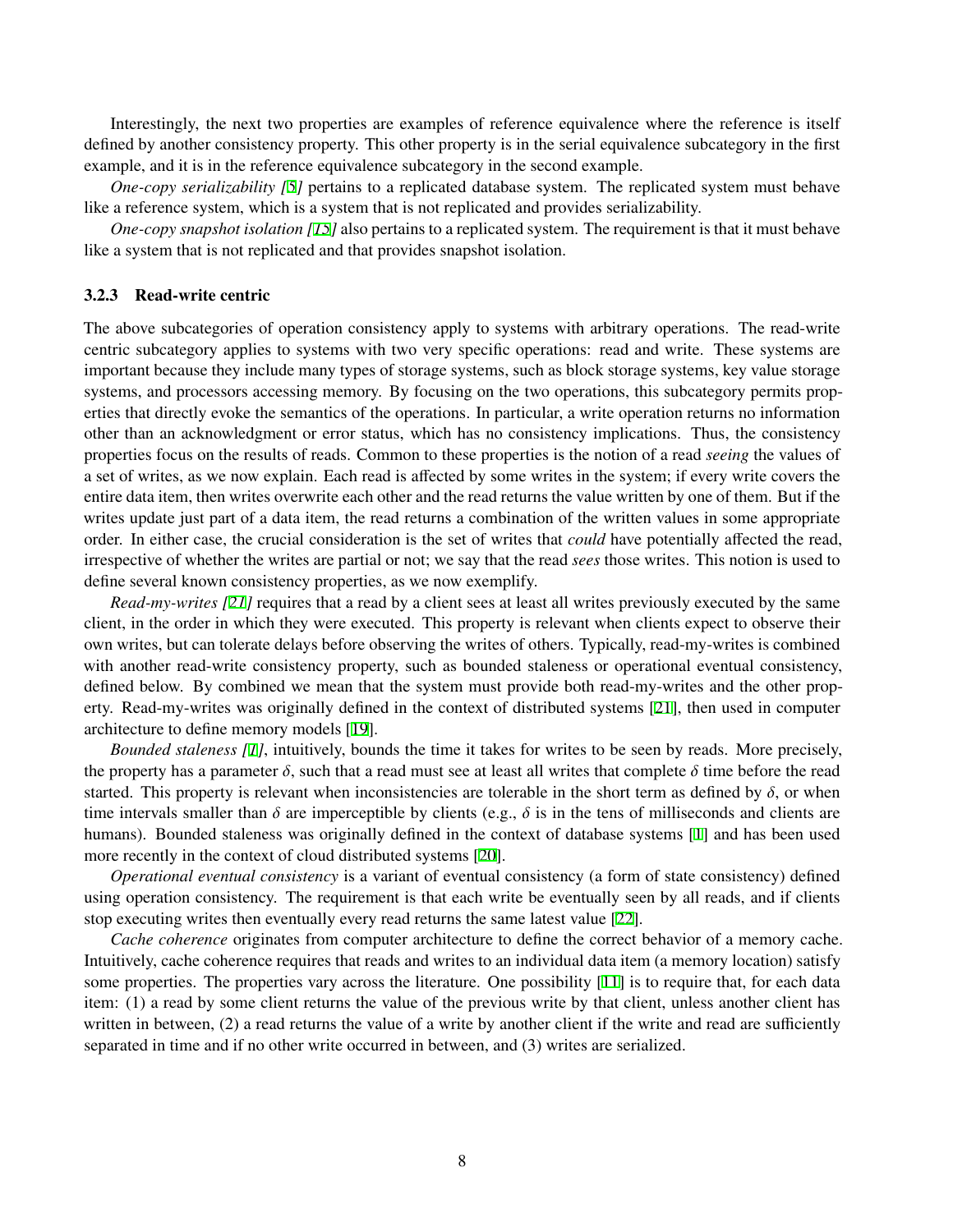## 3.3 Discussion

We now compare state consistency and operation consistency in terms of their level of abstraction, complexity, power, and application dependence.

## 3.3.1 Level of abstraction

Operation consistency is an end-to-end property, because it deals with results that clients can observe directly. This is in contrast to state consistency, which deals with system state that clients observe indirectly by executing operations. In other words, operation consistency is at a higher level of abstraction than state consistency. As a result, a system might have significant state inconsistencies, but hide these inconsistencies externally to provide a strong form of operation consistency.

An interesting example is a storage system with three servers replicated using majority quorums [[3](#page-9-16)], where (1) to write data, the system attaches a monotonic timestamp and stores the data at two (a majority of) servers, and (2) to read, the system fetches the data from two servers; if the servers return the same data, the system returns the data to the client; otherwise, the system picks the data with the highest timestamp, stores that data and its timestamp in another server (to ensure that two servers have the data), and returns the data to the client. This system violates mutual consistency, because when there are no outstanding operations, one of the servers deviates from the other two. However, this inconsistency is not observable in the results returned by reads, since a read filters out the inconsistent server by querying a majority. In fact, this storage system satisfies linearizability, one of the strongest forms of operation consistency.

### 3.3.2 Complexity

Operation consistency is more complex than state consistency. With state consistency, developers gain a direct understanding of what states they can expect from the system. Each property concerns specific data items that do not depend on the execution. As a result, state consistency is intuitive and simple to express and understand. Moreover, state consistency can be checked by analyzing a snapshot of the system state, which facilitates debugging.

By contrast, operation consistency properties establish relations between operations that are spread over time and possibly over many clients, which creates complexity. This complexity makes operation consistency less intuitive and harder to understand, as can be observed from the examples in Section [3.2](#page-3-0). Moreover, checking operation consistency requires analyzing an execution log, which complicates debugging.

### 3.3.3 Power

Operation consistency and state consistency have different powers. Operation consistency can see all operations in the system, which permits constraining the ordering and results of operations. If the system is deterministic, operation consistency properties can reconstruct the state of the system from the operations, and thereby indirectly constrain the state much like state consistency. But doing so is not generally possible when the system is non-deterministic (e.g., due to concurrency, timing, or external events).

State consistency, on the other hand, can see the entire state of the system, which permits constraining operations that might break the state. If the system records all its operations in its state, then state consistency can indirectly constrain the results of operations much like operation consistency.<sup>[1](#page-6-0)</sup> However, it is often prohibitive to record all operations so this is only a theoretical capability.

<span id="page-6-0"></span><sup>&</sup>lt;sup>1</sup>It is even possible to constrain all operations of the entire execution, though enforcing such constraints would be hard.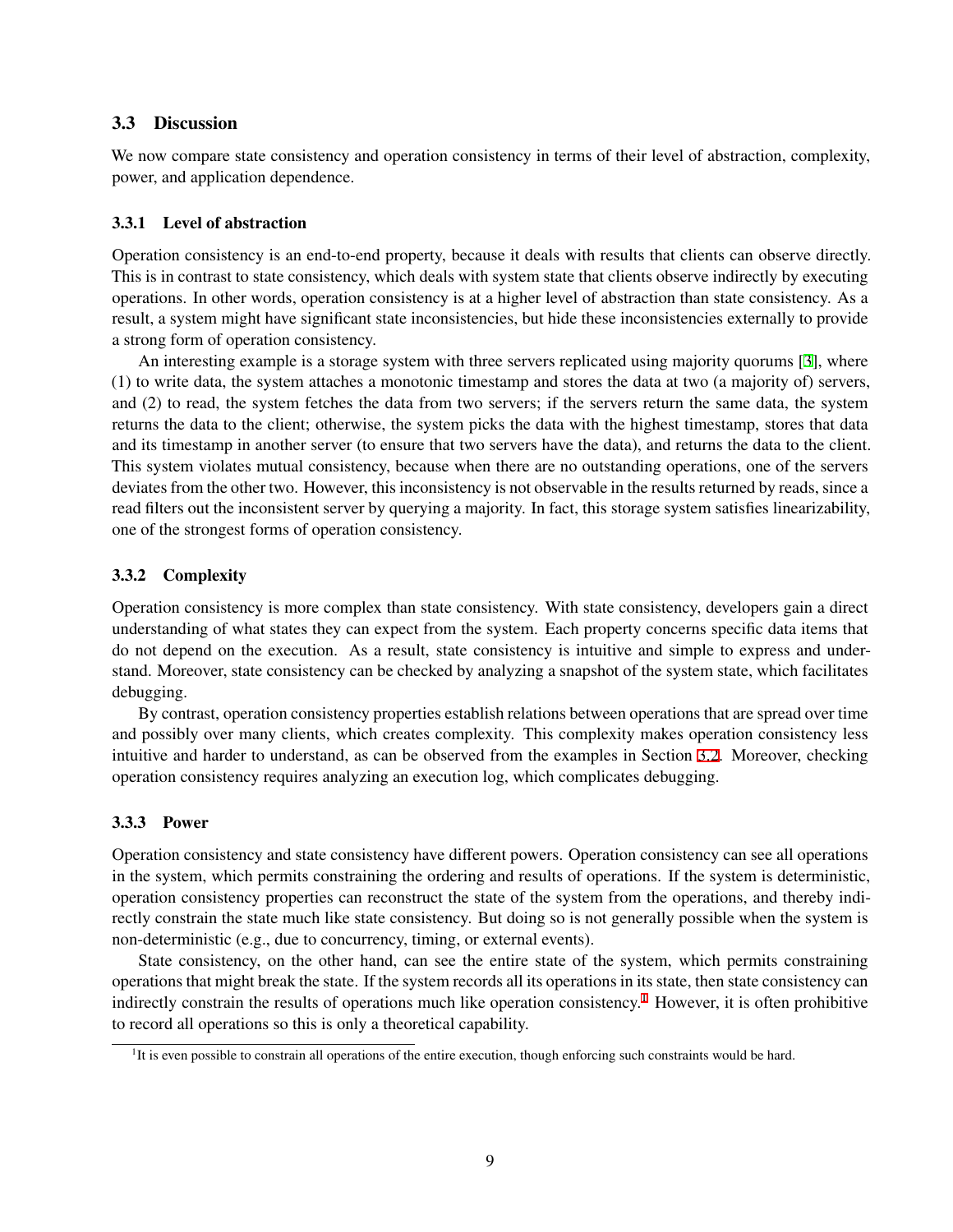### 3.3.4 Application dependence

State consistency tends to be application dependent, because the properties concern state, and the correct state of a system varies significantly from application to application. As a result, developers need to figure out the right properties for each system, which takes time and effort. Moreover, in some cases there are no general mechanisms to enforce state consistency and developers must write application code that is closely tied to each property. There are two noteworthy exceptions: mutual consistency and eventual consistency. These properties apply broadly to any replicated system, by referring to the replicated state irrespective of the application, and there are general replication mechanisms to enforce such properties.

Operation consistency is often application independent. It achieves application independence in two ways. First, some properties factor out the application-specific behavior, by reducing the behavior of the system under concurrent operations to behavior under sequential operations (as in the sequential equivalence subcategory), or behavior under a reference (as in the reference equivalence subcategory). Second, some properties focus on specific operations, such as read and write, that apply to many systems (as in the read-write centric subcategory). Theoretically, operation consistency *can* be highly application dependent, but this is not common. An example might be an email system accessible by many devices, where each operation (read, delete, move) might have different constraints on their response according to their semantics and the expectations of users.

#### 3.3.5 Which type to use?

To decide what type of consistency to use, we suggest taking a few things into consideration. First, think about the negation of consistency: what are the inconsistencies that must be avoided? If the answer is most easily described by an undesirable state (e.g., two replicas diverge), then use state consistency. If the answer is most easily described by an incorrect result to an operation (e.g., a read returns stale data), then use operation consistency.

A second important consideration is application dependency. Many operation consistency and some state consistency properties are application independent (e.g., serializability, linearizability, mutual consistency, eventual consistency). We recommend trying to use such properties, before defining an application-specific one, because the mechanisms to enforce them are well understood. If the system requires an application specific property, and state and operation consistency are both natural choices, then we recommend using state consistency due to its simplicity.

# <span id="page-7-0"></span>4 Consistency in different disciplines

We now discuss what consistency means in each discipline, why it is relevant in that discipline, and how it relates to the two types of consistency in Section [3](#page-2-0). We also point out concepts that are considered to be consistency in one discipline but not in another.

#### 4.1 Distributed systems

In distributed systems, consistency refers to either state or operation consistency. Early replication protocols focused on providing mutual consistency while many cloud distributed systems provide eventual consistency. These are examples of state consistency. Some systems aim at providing linearizability or various flavors of read-write centric consistency. These are examples of operation consistency.

Consistency is an important consideration in distributed systems because such systems face many concerns that preclude or hinder consistency: clients separated by a slow network, machines that fail, clients that disconnect from each other, scalability of the system to a large number of clients, and high availability. These concerns can make it hard to provide strong levels of consistency, because consistency requires client coordination that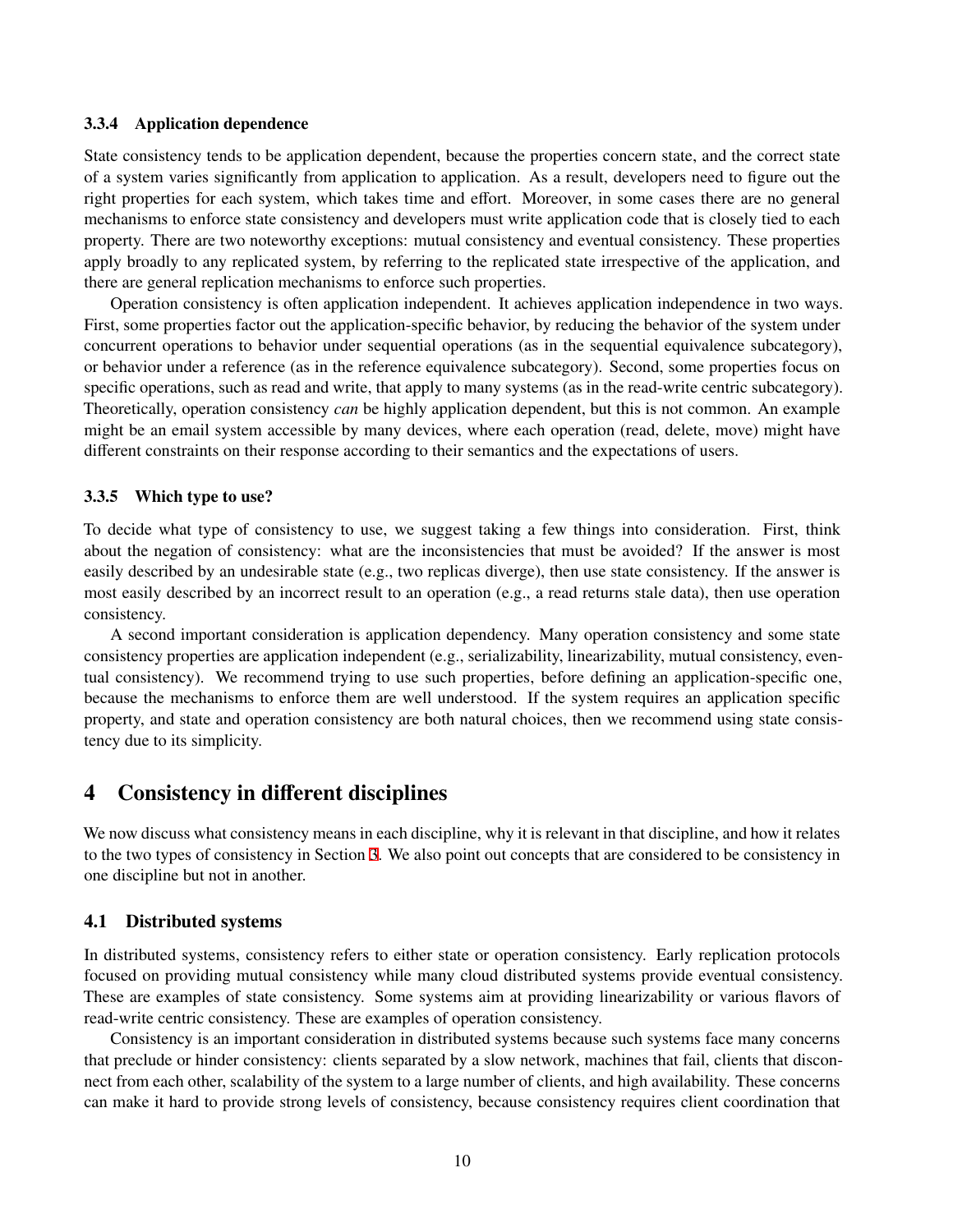may not be possible. As a result, distributed systems may adopt weaker levels of consistency, chosen according to the needs of applications.

Cloud systems, an interesting type of distributed system, face all of the above concerns with intensity: the systems are geo-distributed (distributed around the globe) with significant latency separating data centers; machines fail often because there are many of them; clients disconnect from remote data centers due to problems or congestion in wide-area links; many clients are active and the system must serve all of them well; and the system must be available whenever possible since businesses lose money during downtime. Because of these challenges, cloud systems often resort to weak levels of consistency.

### 4.2 Database systems

In database systems, consistency refers to state consistency. For example, consider the ACID acronym that describes the guarantees of transactions. The "C" stands for consistency, which in this case means that the database is always in a state that developers consider valid: the system must preserve invariants such as uniqueness constraints, referential integrity, and application-specific properties (e.g., x is a friend of y iff y is a friend of x). These are flavors of state consistency.

The "A" stands for atomicity and the "I" stands for isolation. Interestingly, atomicity and isolation are examples of operation consistency. Atomicity requires that a transaction either executes in its entirety or does not execute at all, while isolation requires that transactions appear to execute by themselves without much interference. There are many different levels of isolation (serializability, snapshot isolation, read committed, repeatable reads, etc), but they all constrain the behavior of operations.

Although the database systems community separates transaction isolation from consistency and atomicity, in the distributed systems community, transaction isolation is seen as a form of consistency, while in the computer architecture community, a concept analogous to isolation is called atomicity. We do not know exactly why these terms have acquired different meanings across communities. But we suspect that a reason is that there are intertwined ideas across these concepts, which is something we try to identify and clarify in this article.

Consistency is important in database systems because data is of primary concern; in fact, data could be even more important than the result of operations in such systems (e.g., operations can fail as long as data is not destroyed). Different types of consistency arise because of the different classes of invariants that exist in the database, each with its own enforcement mechanism. For example, uniqueness constraints are enforced by an index and checks in the execution engine; application-specific constraints are enforced by the application logic; and mutual consistency is enforced by the replication manager.

#### 4.3 Computer architecture

In computer architecture, consistency refers to operation consistency. A similar concept called coherence is also a form of operation consistency. Consistency and coherence have a subtle difference. Consistency concerns the entire memory system; it constrains the behavior of reads and writes—called loads and stores—across all the memory locations; an example is the sequential consistency property. Coherence concerns the cache subsystem; it can be seen as consistency of the operation of the various caches responsible for a given memory location. Thus, coherence constrains the behavior of loads and stores to an individual memory location.

Coherence and consistency are separated to permit a modular architecture of the system: a cache coherence protocol ensures the correct behavior of the caching subsystem, while the rest of the system ensures consistency across memory accesses without worrying about the cache subsystem.

Consistency and coherence arise as issues in computer architecture because increasingly computer systems have many cores or processors sharing access to a common memory: in such systems, there are concurrent operations on memory locations and data replication across many caches, which lead to problems of data sharing.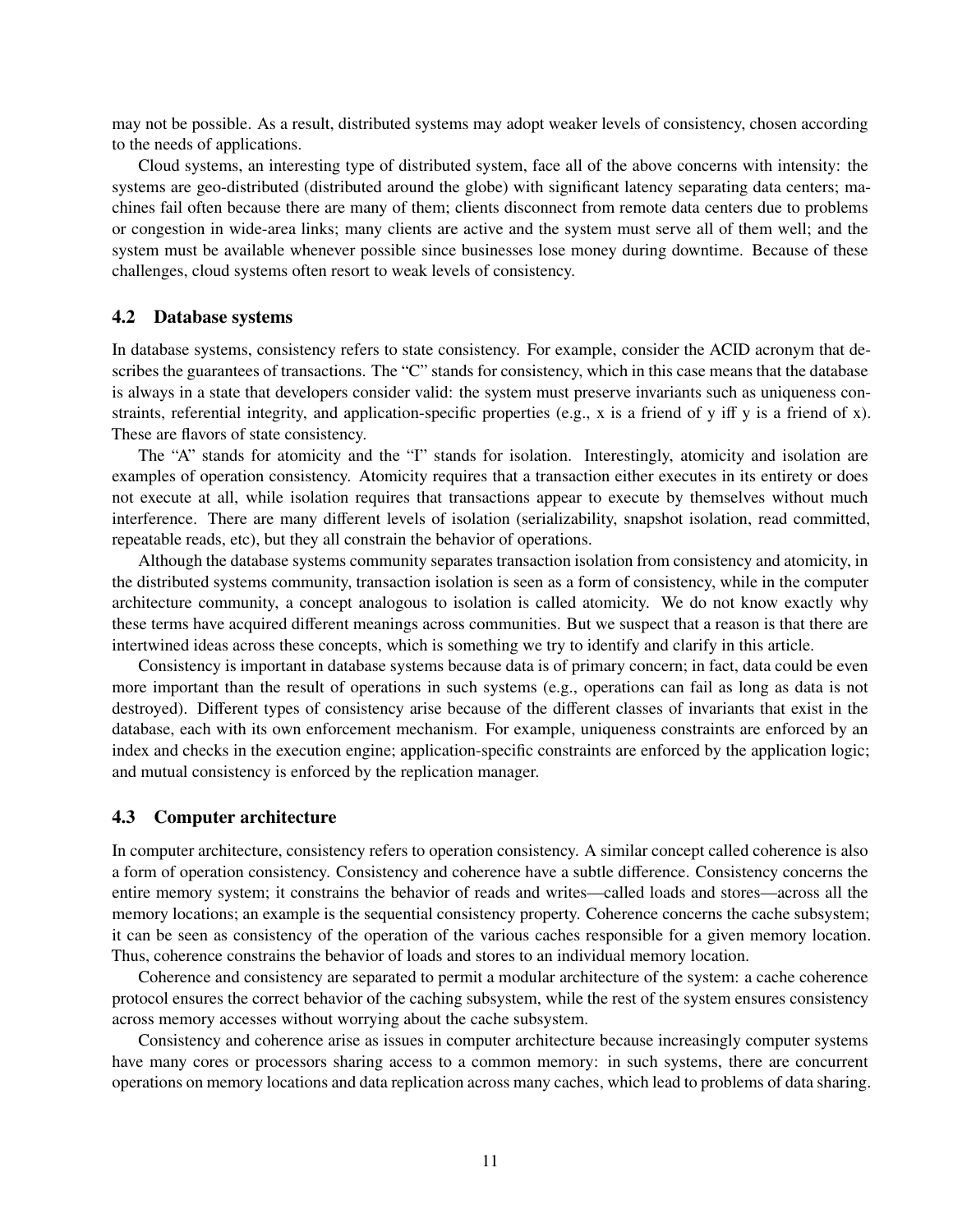# 5 Conclusion

Consistency is a concern that spans many disciplines, as we briefly described here. This concern stems from the rise of concurrency and replication across these disciplines, a trend that we expect to continue. Unfortunately, consistency is subtle and hard to grasp, and to make matters worse, it has different names and meanings across communities. We hope to have shed some light on this subject by identifying two broad and very different types of consistency—state consistency and operation consistency—that can be seen across the disciplines.

# References

- <span id="page-9-2"></span>[1] R. Alonso, D. Barbara, and H. Garcia-Molina. Data caching issues in an information retrieval system. *ACM Transactions on Database Systems*, 15(3):359–384, Sept. 1990.
- <span id="page-9-5"></span>[2] P. A. Alsberg and J. D. Day. A principle for resilient sharing of distributed resources. In *International Conference on Software Engineering*, pages 562–570, Oct. 1976.
- <span id="page-9-16"></span>[3] H. Attiya, A. Bar-Noy, and D. Dolev. Sharing memory robustly in message-passing systems. *Journal of the ACM*, 42(1):124–142, Jan. 1995.
- <span id="page-9-13"></span>[4] H. Berenson, P. A. Bernstein, J. Gray, J. Melton, E. J. O'Neil, and P. E. O'Neil. A critique of ANSI SQL isolation levels. In *ACM SIGMOD International Conference on Management of Data*, pages 1–10, May 1995.
- <span id="page-9-0"></span>[5] P. A. Bernstein, V. Hadzilacos, and N. Goodman. *Concurrency Control and Recovery in Database Systems*. Addison-Wesley, 1987.
- <span id="page-9-10"></span>[6] P. A. Bernstein, D. W. Shipman, and W. S. Wong. Formal aspects of serializability in database concurrency control. *IEEE Transactions on Software Engineering*, 5(3):203–216, May 1979.
- <span id="page-9-12"></span>[7] Y. Breitbart, H. Garcia-Molina, and A. Silberschatz. Overview of multidatabase transaction management. *VLDB Journal*, 1(2):181–239, Oct. 1992.
- <span id="page-9-9"></span>[8] K. Daudjee and K. Salem. Lazy database replication with ordering guarantees. In *International Conference on Data Engineering*, pages 424–435, Mar. 2004.
- <span id="page-9-6"></span>[9] S. B. Davidson, H. Garcia-Molina, and D. Skeen. Consistency in partitioned networks. *ACM Computing Surveys*, 17(3):341–370, Sept. 1985.
- <span id="page-9-3"></span>[10] K. Gharachorloo, D. Lenoski, J. Laudon, P. Gibbons, A. Gupta, and J. Hennessy. Memory consistency and event ordering in scalable shared-memory multiprocessors. In *International Symposium on Computer Architecture*, pages 15–26, June 1990.
- <span id="page-9-15"></span>[11] J. L. Hennessy and D. A. Patterson. *Computer Architecture: A Quantitative Approach*. Morgan Kaufmann, fifth edition, Sept. 2011.
- <span id="page-9-7"></span>[12] M. Herlihy and J. Wing. Linearizability: A correctness condition for concurrent objects. *ACM Transactions on Programming Languages and Systems*, 12(3):463–492, July 1990.
- <span id="page-9-1"></span>[13] P. W. Hutto and M. Ahamad. Slow memory: Weakening consistency to enhance concurrency in distributed shared memories. In *International Conference on Distributed Computing Systems*, pages 302–309, May 1990.
- <span id="page-9-8"></span>[14] L. Lamport. How to make a multiprocessor computer that correctly executes multiprocess programs. *IEEE Transactions on Computers*, C-28(9):690–691, Sept. 1979.
- <span id="page-9-14"></span>[15] Y. Lin, B. Kemme, M. Patiño-Martínez, and R. Jiménez-Peris. Middleware based data replication providing snapshot isolation. In *ACM SIGMOD International Conference on Management of Data*, pages 419–320, June 2005.
- <span id="page-9-4"></span>[16] D. Mazieres and D. Shasha. Building secure file systems out of byzantine storage. In ` *ACM Symposium on Principles of Distributed Computing*, pages 108–117, July 2002.
- <span id="page-9-11"></span>[17] C. H. Papadimitriou. The serializability of concurrent database updates. *Journal of the ACM*, 26(4):631–653, Oct. 1979.